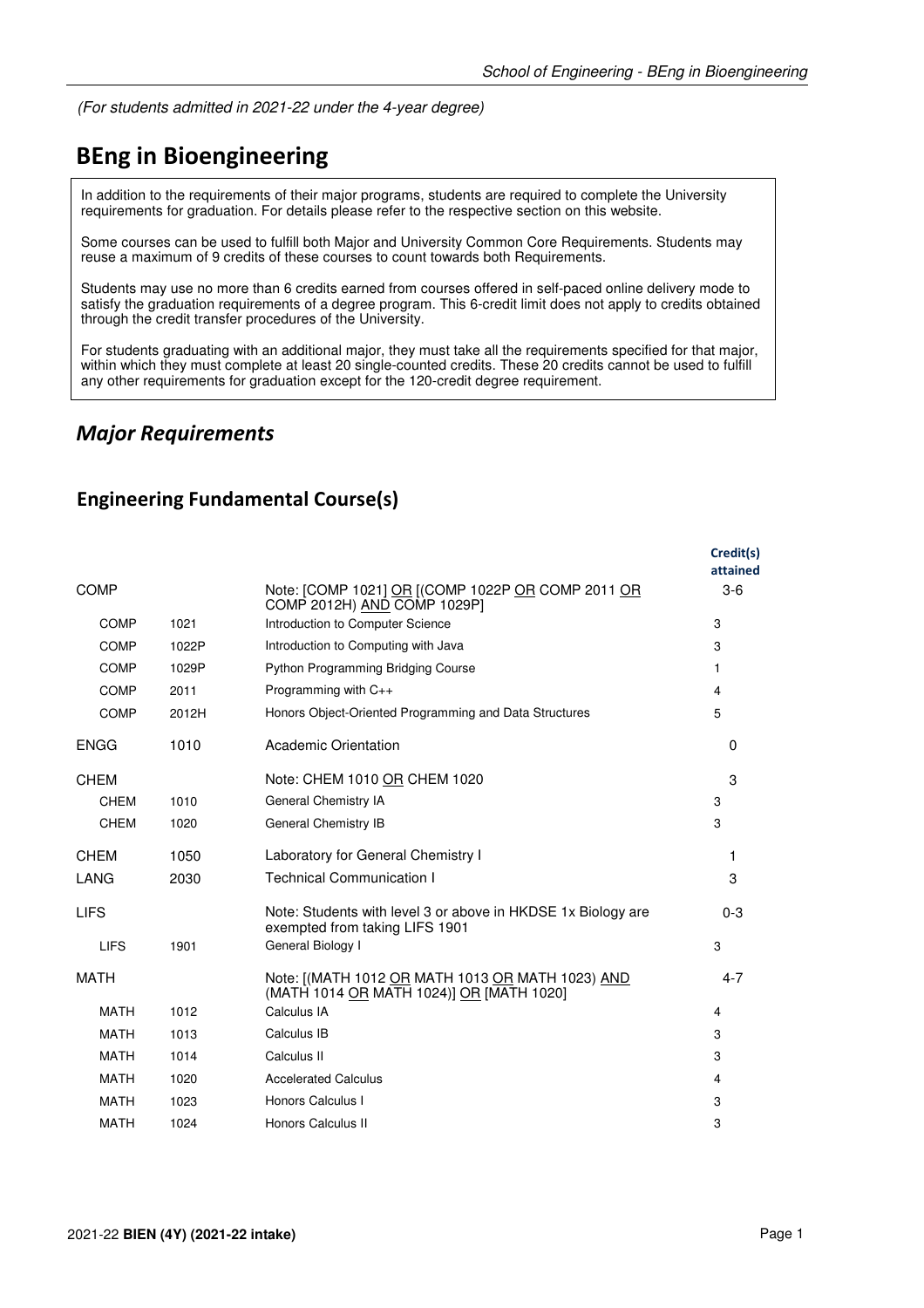|      | Note: PHYS 1112 OR PHYS 1312                                                                                                                                             | 3     |
|------|--------------------------------------------------------------------------------------------------------------------------------------------------------------------------|-------|
| 1112 | General Physics I with Calculus                                                                                                                                          | 3     |
| 1312 | Honors General Physics I                                                                                                                                                 | 3     |
|      | Engineering Introduction course (If the students take an<br>introduction course included in their major, this course can be<br>counted towards their major requirement.) | $3-4$ |
| 1010 | Introduction to Biomedical Engineering                                                                                                                                   | 3     |
| 1000 | Introduction to Chemical and Biological Engineering                                                                                                                      | 3     |
| 1500 | A First Course on Materials Science and Applications                                                                                                                     | 3     |
| 1700 | Introduction to Environmental Engineering                                                                                                                                | 3     |
| 1100 | Discovering Civil and Environmental Engineering                                                                                                                          | 3     |
| 1021 | Introduction to Computer Science                                                                                                                                         | 3     |
| 1100 | Introduction to Electro-Robot Design                                                                                                                                     | 4     |
| 1200 | A System View of Communications: from Signals to Packets                                                                                                                 | 4     |
| 1100 | First Year Cornerstone Engineering Design Project Course                                                                                                                 | 3     |
| 2010 | Industrial Engineering and Decision Analytics                                                                                                                            | 3     |
| 2200 | <b>Engineering Management</b>                                                                                                                                            | 3     |
| 1002 | Redefining Problems for the Real Needs                                                                                                                                   | 3     |
| 1006 | Human-centered Innovation                                                                                                                                                | 3     |
| 1901 | Automotive Engineering                                                                                                                                                   | 3     |
| 1902 | Energy Systems in a Sustainable World                                                                                                                                    | 3     |
| 1905 | <b>Buildings for Contemporary Living</b>                                                                                                                                 | 3     |
| 1906 | Mechanical Engineering for Modern Life                                                                                                                                   | 3     |
| 1907 | Introduction to Aerospace Engineering                                                                                                                                    | 3     |
|      |                                                                                                                                                                          |       |

## **Required Course(s)**

|                           |        |                                                     | Credit(s)<br>attained |
|---------------------------|--------|-----------------------------------------------------|-----------------------|
| <b>BIEN/CENG</b>          |        | Note: BIEN 1010 OR CENG 1000                        | 3                     |
| <b>BIEN</b>               | 1010   | Introduction to Biomedical Engineering              | 3                     |
| <b>CENG</b>               | 1000   | Introduction to Chemical and Biological Engineering | 3                     |
| <b>BIEN</b>               | 2310   | Modeling for Chemical and Biological Engineering    | 3                     |
| <b>BIEN</b>               | 2410   | Cellular and Systems Physiology for Engineers       | 3                     |
| <b>BIEN</b>               | 2610   | <b>Chemical Biology for Engineers</b>               | 3                     |
| <b>BIEN</b>               | 2990   | Academic and Professional Development I             |                       |
| BIEN/LIFS/<br><b>MATH</b> |        | Note: BIEN 3300 OR LIFS 3150 OR MATH 2411           | $3 - 4$               |
| <b>BIEN</b>               | 3300   | Data Science for Molecular Engineering              | 3                     |
| <b>LIFS</b>               | 3150   | <b>Biostatistics</b>                                | 3                     |
| <b>MATH</b>               | 2411   | <b>Applied Statistics</b>                           | $\overline{4}$        |
| <b>BIEN</b>               |        | Note: BIEN 3310 OR BIEN 3320                        | 3                     |
| <b>BIEN</b>               | 3310** | Data Science for Neural Engineering                 | 3                     |
| <b>BIEN</b>               | 3320   | Data Science for Biology and Medicine               | 3                     |
| <b>BIEN</b>               | 3410   | Introduction to Bioinstrumentation and Bioimaging   | 3                     |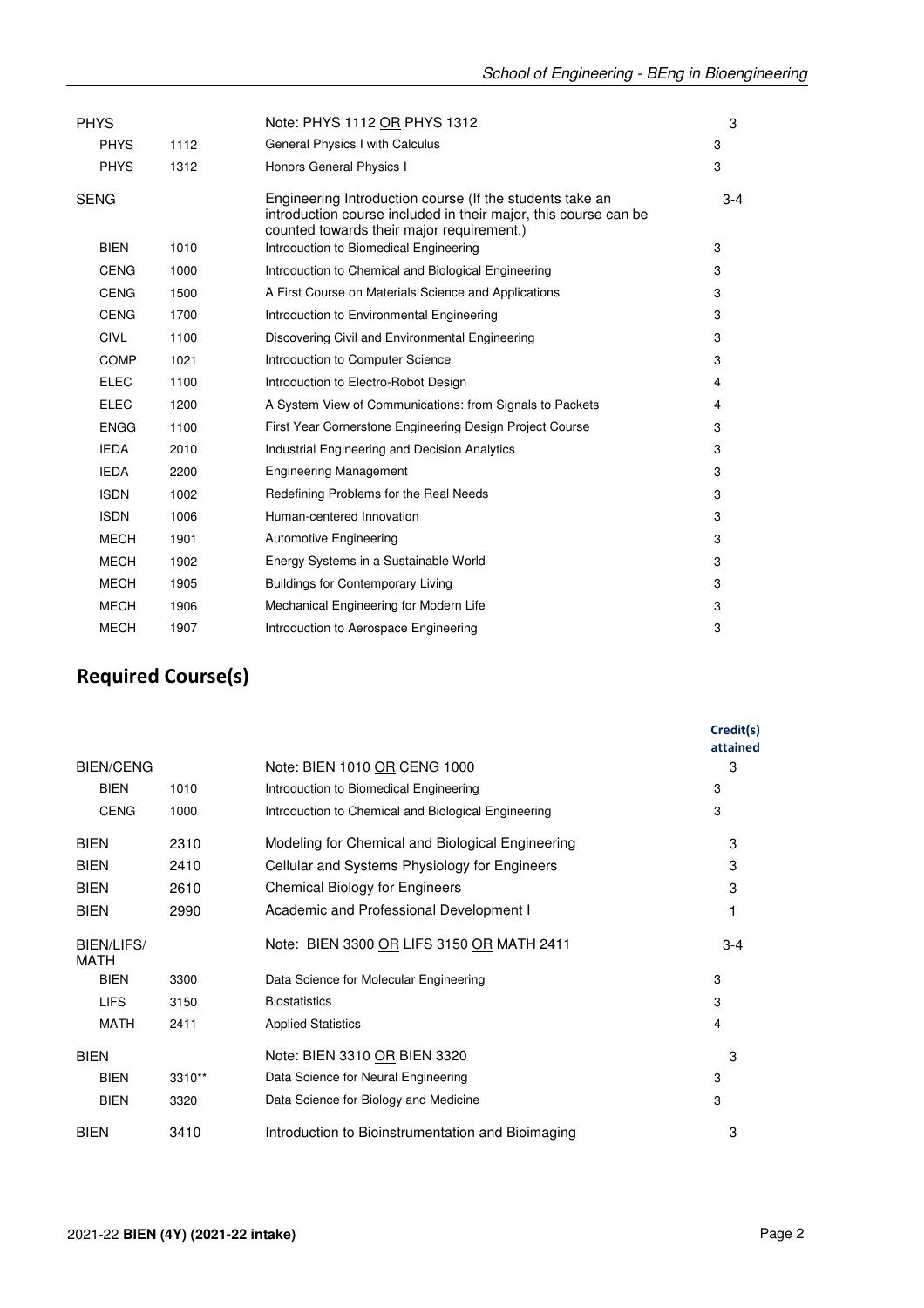| <b>BIEN</b> | 3910 | Bioengineering Laboratory                                             | 4 |
|-------------|------|-----------------------------------------------------------------------|---|
| <b>BIEN</b> |      | Note: BIEN 4920 OR BIEN 4930 OR BIEN 4940                             | 6 |
| <b>BIEN</b> | 4920 | Bioengineering Capstone Design                                        | 6 |
| <b>BIEN</b> | 4930 | Bioengineering Thesis Research                                        | 6 |
| <b>BIEN</b> | 4940 | Bioengineering Industrial Project                                     | 6 |
| <b>BIEN</b> | 4990 | Academic and Professional Development II                              |   |
| <b>CENG</b> | 2210 | Chemical and Biological Engineering Thermodynamics                    | 3 |
| <b>CENG</b> | 2220 | Transport Phenomena I                                                 | 3 |
| <b>CENG</b> | 3230 | Chemical and Biological Reaction Engineering                          | 3 |
| <b>ENGG</b> | 2010 | <b>Engineering Seminar Series</b>                                     | 0 |
| LANG        | 4035 | Technical Communication II for Chemical and Biological<br>Engineering | 3 |

## **Elective(s)**

| SSCI/SENG       |        | Bioengineering Electives (5 courses from the specified elective<br>list, of which at least 9 credits should be taken from a single<br>specialty area (Area 1 or Area 2). Out of the 15 credits taken, at<br>least 9 credits should be at 4000-level) | <b>Minimum</b><br>credit(s)<br>required<br>15 |
|-----------------|--------|------------------------------------------------------------------------------------------------------------------------------------------------------------------------------------------------------------------------------------------------------|-----------------------------------------------|
|                 |        | Area 1: Biomedical Data Acquisition and Analytics                                                                                                                                                                                                    |                                               |
| <b>BIEN</b>     | 4310   | Statistical Signal Analysis and Applications in Neural Engineering                                                                                                                                                                                   | 3                                             |
| <b>COMP</b>     | 2012   | Object-Oriented Programming and Data Structures                                                                                                                                                                                                      | 4                                             |
| <b>COMP</b>     | 2012H  | Honors Object-Oriented Programming and Data Structures                                                                                                                                                                                               | 5                                             |
| <b>COMP</b>     | 4211   | Machine Learning                                                                                                                                                                                                                                     | 3                                             |
| <b>COMP</b>     | 4331   | Data Mining                                                                                                                                                                                                                                          | 3                                             |
| <b>COMP</b>     | 4421   | Image Processing                                                                                                                                                                                                                                     | 3                                             |
| <b>ELEC</b>     | 2100   | Signals and Systems                                                                                                                                                                                                                                  | 4                                             |
| <b>ELEC</b>     | 2100H  | Honors Signals and Systems                                                                                                                                                                                                                           | 4                                             |
| <b>ELEC</b>     | 2420   | <b>Basic Electronics</b>                                                                                                                                                                                                                             | 3                                             |
| ELEC            | 4820   | Medical Imaging                                                                                                                                                                                                                                      | 3                                             |
|                 |        | Area 2: Bioprocesses, Biomaterials and Bioanalysis                                                                                                                                                                                                   |                                               |
| <b>BIEN</b>     | 4110** | Regulatory Science and Engineering                                                                                                                                                                                                                   | 3                                             |
| <b>CENG</b>     | 4620   | <b>Bioproducts and Processing</b>                                                                                                                                                                                                                    | 3                                             |
| <b>CENG</b>     | 4640   | Biomolecular Engineering**                                                                                                                                                                                                                           | 3                                             |
| <b>CENG</b>     | 4650** | Biomaterials, Drug Delivery and Tissue Engineering                                                                                                                                                                                                   | 3                                             |
| <b>CENG</b>     | 4670   | <b>Pharmaceutical Engineering</b>                                                                                                                                                                                                                    | 3                                             |
| <b>CHEM</b>     | 2111   | Fundamentals of Organic Chemistry                                                                                                                                                                                                                    | 3                                             |
| CHEM            | 2311   | <b>Analytical Chemistry</b>                                                                                                                                                                                                                          | 3                                             |
| Other electives |        |                                                                                                                                                                                                                                                      |                                               |
| <b>BIEN</b>     | 3010   | Biodesign: A Taste of Solving Real-Life Healthcare Problems                                                                                                                                                                                          | 3                                             |
| <b>CENG</b>     | 4150   | Product and Process Design in Chemical and Biological Engineering                                                                                                                                                                                    | 3                                             |
| <b>ENGG</b>     | 4930   | Design for Global Health                                                                                                                                                                                                                             | 3                                             |
| <b>LIFS</b>     | 4370   | Human Genetics and Personalized Medicine                                                                                                                                                                                                             | 3                                             |
| <b>LIFS</b>     | 4760   | <b>Biochemistry of Diseases</b>                                                                                                                                                                                                                      | 3                                             |